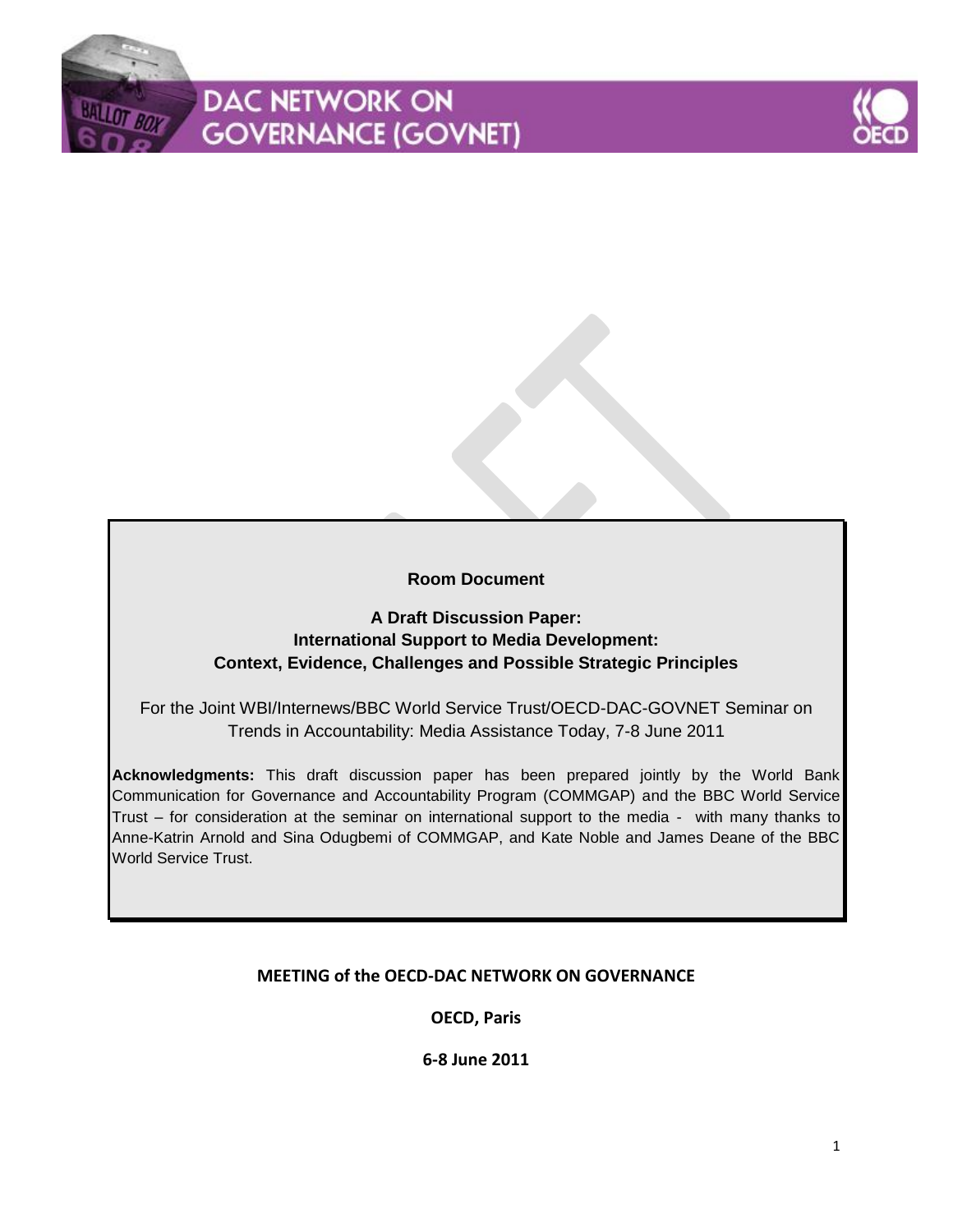#### **A DRAFT DISCUSSION PAPER**

#### **International Support to Media Development: Context, Evidence, Challenges and Possible Strategic Principles**

## **Prepared jointly by the World Bank's Communication for Governance and Accountability Programme (CommGAP) and the BBC World Service Trust**

*"If it were left to me to decide whether we should have a government without newspapers or newspapers without a government, I should not hesitate a moment to prefer the latter".*

Thomas Jefferson

## **CONTEXT**

- 1. For much of modern democratic history, media has been considered one of the most powerful agents of democratic accountability. It receives special protection within most democratic constitutions expressly because an informed citizenry and a fourth estate capable of acting as a check on executive power are considered to be critical to good governance. Within the context of aid effectiveness and democratic governance agendas, few question the importance of a free, professional and plural media in contributing to good governance. In fact, extensive empirical research has demonstrated the connection between a free press and good governance. Despite this, several surveys suggest the issue languishes low in terms of governance priorities within development agencies<sup>1</sup>.
- 2. The purpose of support to media within democratic governance varies significantly across agencies. For some, it is explicitly focused on (and results therefore measured against) enhancing domestic accountability, improving service delivery, mitigating risks of violence (e.g. around elections) and other governance objectives. For others, it is shaped by a broader set of goals designed to promote political freedom, human rights and democracy. For most, a combination of objectives is apparent. Theoretical framings for support to the media also vary widely and cut across economic, political, sociological, anthropological and other disciplines (see for example, Box 1).
- 3. Few OECD DAC members outside the US have specialised staff working on support to media<sup>2</sup> and media support is not generally mainstreamed. Responsibility for support can often sit within public relations or external communication departments rather than democratic governance units. While many DAC members have indicated that the issue should be a priority for domestic accountability, they also acknowledge a lack of analysis, capacity and resources to effectively support media as an accountability mechanism.
- 4. Media assistance lacks integration into a broader policy agenda on governance and public sector reform. The role of the media in a country clearly situates it as an actor on the political stage. Nevertheless, many media interventions are localized and short-term, without being embedded in a broader governance framework. Media cannot fulfil their democratic roles if they are not embedded in an enabling regulatory environment and a culture of transparency.
- 5. Media support is becoming a more professional and clearly defined sector and community of practice with the recent development of sector networks such as the Global Forum for Media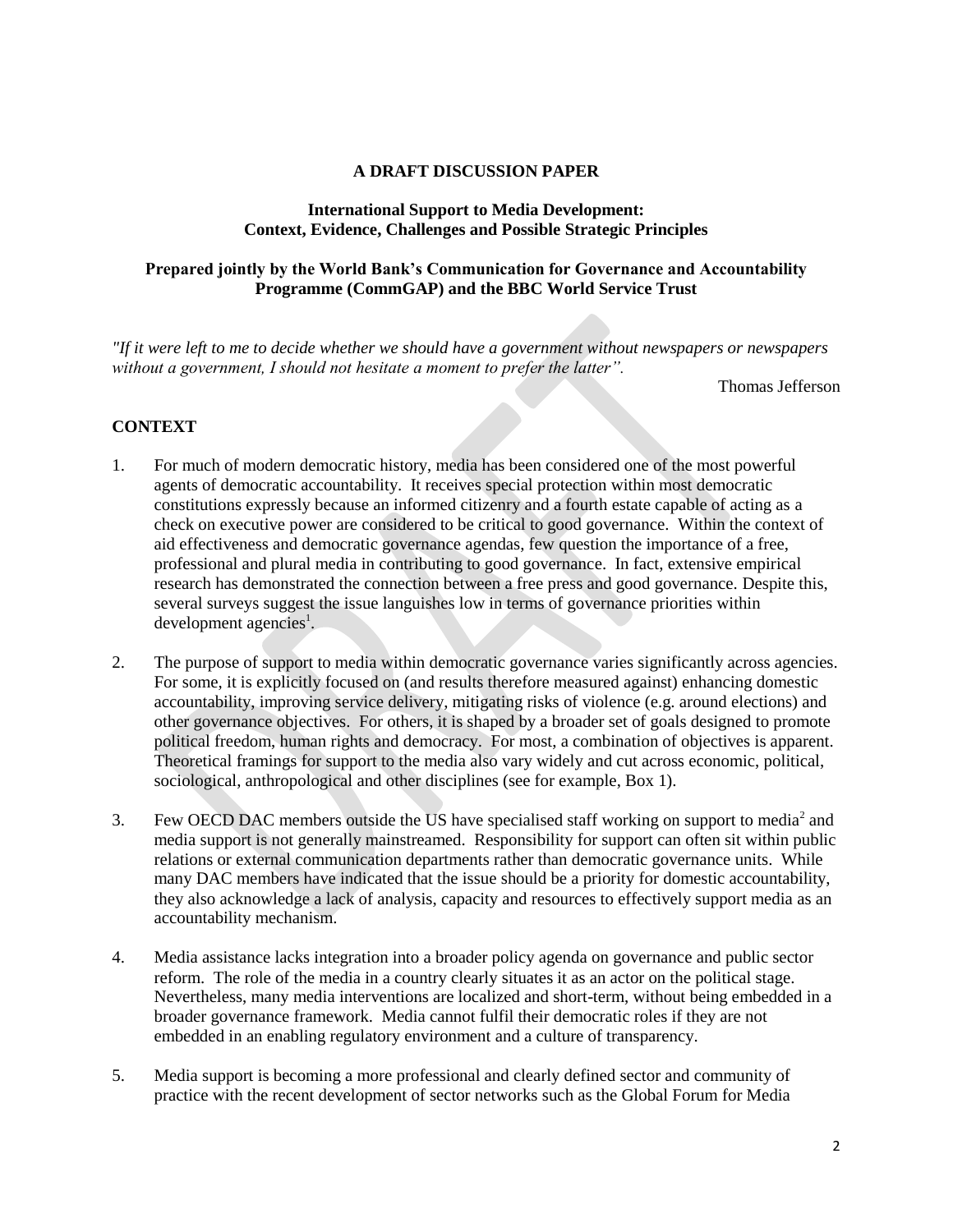Development and the Communication Initiative. Total funding to media support appears to be increasing, but support to the sector within agencies may not be institutionalized or integrated into an overarching policy structure,<sup>3</sup> and may therefore not be efficiently utilized. Learning mechanisms tend not to be well developed within or across agencies, and research capable of guiding agency responses in this area tends to be sparse and poorly aggregated.<sup>4</sup>

6. There appears to be increasing demand for better guidance of which media support strategies are most effective in which contexts, what advantages and disadvantages media support has compared to other accountability mechanisms, and how and when development agencies can best support this field. This paper outlines some of the evidence base supporting arguments that media is an effective accountability mechanism and suggests some principles that may be useful to guide support in the future.

#### **Box 1: Political accountability and informational deficiencies**

"The idea of political accountability has been at the center of the development debate in recent years. The hope is that once democratic institutions reflect the will of the majority, effective development policies focusing on the poor will be implemented. Economic theory supports these beliefs. Becker (1983) shows that when political competition is fully secured, efficient policies will arise. Yet developing democratic institutions that depend on the will of the general population has been particularly difficult to achieve in many countries. These problems have often been linked to information deficiencies, i.e. voters" unresponsiveness to policies (e.g. Grossman and Helpman, 1996) in theory; media shortcomings (Besley and Burgess, 2002) and lack of accountable local institutions (Bjorkman and Svensson, 2009) in practice."

*Extract from "Is information power? Jenny C. Aker; Paul Collier; Pedro Vicente*

## **Media, domestic accountability, and the role of development assistance**

- 7. The GOVNET work stream of OECD DAC has selected media, alongside support to parliaments and political parties, as one of three key strands requiring greater clarity and focus in support to domestic accountability. As investment grows in other domestic accountability initiatives (many of which – such as budget monitoring, access to information, aid transparency – are informational in character), a key challenge is to inject more productive linkages with efforts supporting the domestic accountability role of the media.
- 8. Media development promotes voice, accountability and transparency through support to free and plural media. It is a broad field ranging from support to strengthen the political independence and economic sustainability of media to support to media interventions designed to enhance democratic practices. The former includes professional capacity building, support to enabling regulatory structures and protection of journalistic freedom. Assistance for media, social media and other communication related interventions designed to enhance democratic participation, political accountability and informed publics include support to media around elections, public debate initiatives and the provision of public platforms for people living in poverty or other marginalized groups, including young people, to have their voices heard.
- 9. Support to media in this context also encompasses strategies designed to respond to both the opportunities and challenges presented by increased global access to digital technologies. Such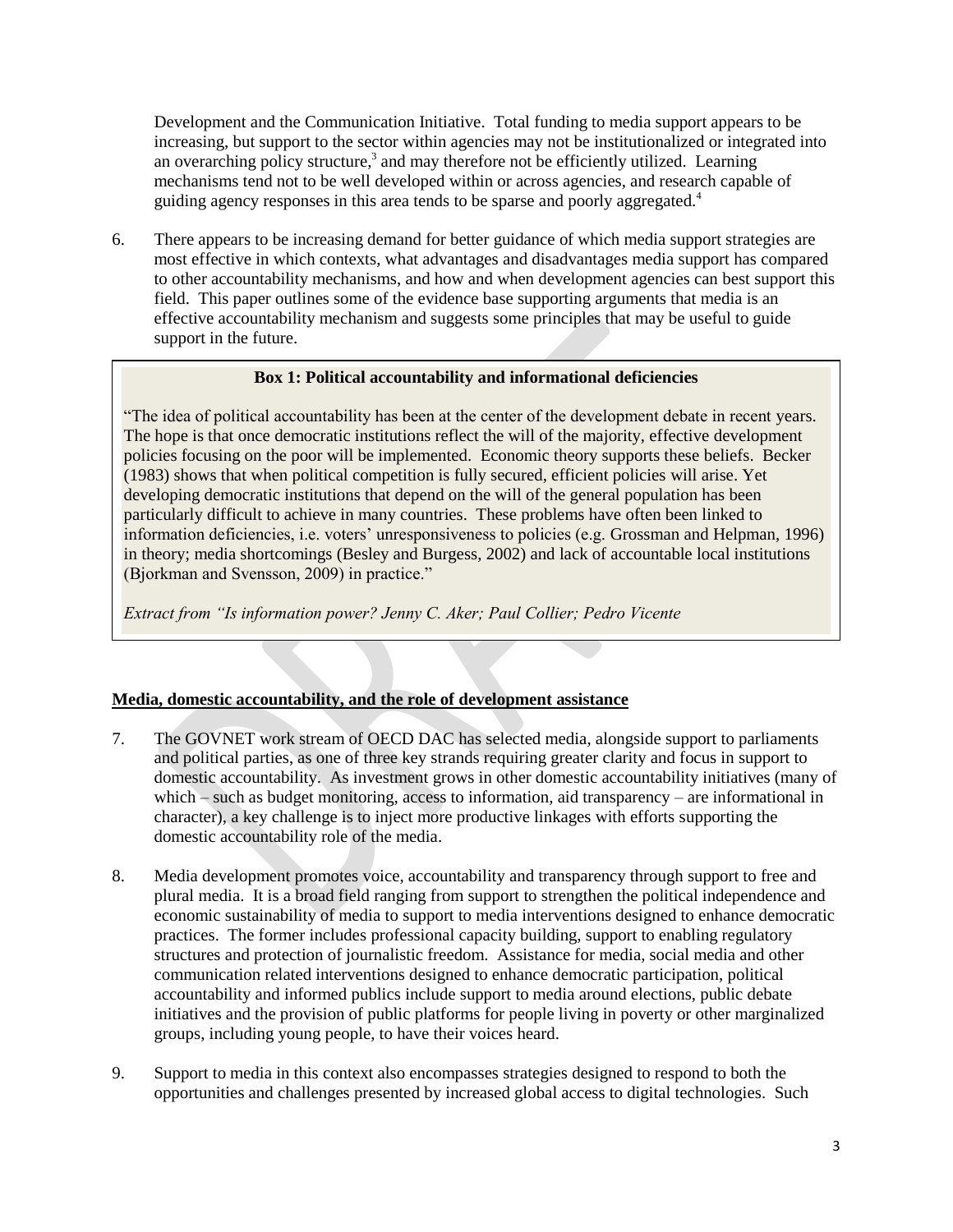strategies range from those rooted in recognition of the transformative democratic potential of new technologies (evidenced most dramatically and recently in Arab Spring revolutions early in 2011) through to those designed to counteract the causes and effects of increased incidences of the use of media and communication, including new communication technologies, to exacerbate tension and hate, especially in fragile settings.

- 10. Monitoring and evaluation of media support interventions has historically been considered weak in this sector, but the sector has become increasingly professional in recent years and impact assessment methodologies have become increasingly sophisticated and effective<sup>5</sup>. However, new evidence suggests that donors overall have not sufficiently used findings from evaluations to inform their strategies for support to the media.
- 11. Media is a domestic accountability mechanism, but is clearly just one of many. Uniquely, it has the ability to dramatically enhance the visibility and effectiveness of other accountability mechanisms within society.<sup>6</sup> An example of the enhancing effect of media coverage is presented in Box 2.

#### **Box 2: Using Media to Enhance Accountability Mechanisms**

Federico Ferraz and Claudio Finan report on the effects of media exposure of corrupt politicians in Brazil. As part of an anti-corruption program, Brazil"s federal government audited the expenditure of federal funds by randomly selected municipalities. Results of these audits were made publicly available and covered by the media. The researchers found that citizens used this information to punish politicians that were performing badly. This effect was more pronounced in areas where local media disseminated the audit results.

*Source:* Ferraz, Federico and Claudio Finan. 2008."Exposing Corrupt Politicians: The Effects of Brazil"s Publicly Released Audits on Electoral Outcomes." *Quarterly Journal of Economics 123(2): 703-45.*

#### **EVIDENCE**

#### **Politics and corruption**

- 12. A substantial literature exists in economics, political science, communication research and other disciplines supporting the impact of media on accountability (see, for example, Box 3). Media has been shown to play a role for fighting both systemic and petty corruption. Media coverage of corruption can lead to investigations, trials, resignations, and government policies. It can also influence the social climate in a society toward more openness and less tolerance for corrupt behaviour.<sup>7</sup>
- 13. Journalists in free media systems have fewer constraints on their reporting and more incentives to actively investigate the misconduct of public officials. This is reflected in empirical evidence showing that countries that score high on the Press Freedom World Wide Index or have a high penetration with ICT and high newspaper circulation also score lower on international corruption indices<sup>8</sup>. Evidence also shows the causal direction of this relationship: more press freedom leads to less corruption, there is no evidence that more corruption leads to less press freedom.<sup>9</sup>
- 14. On a project level, studies have shown that citizens use media as channel for accountability to monitor the delivery of public services. Once a grievance is made public, public outrage and increased public monitoring will motivate public authorities to correct these grievances. Media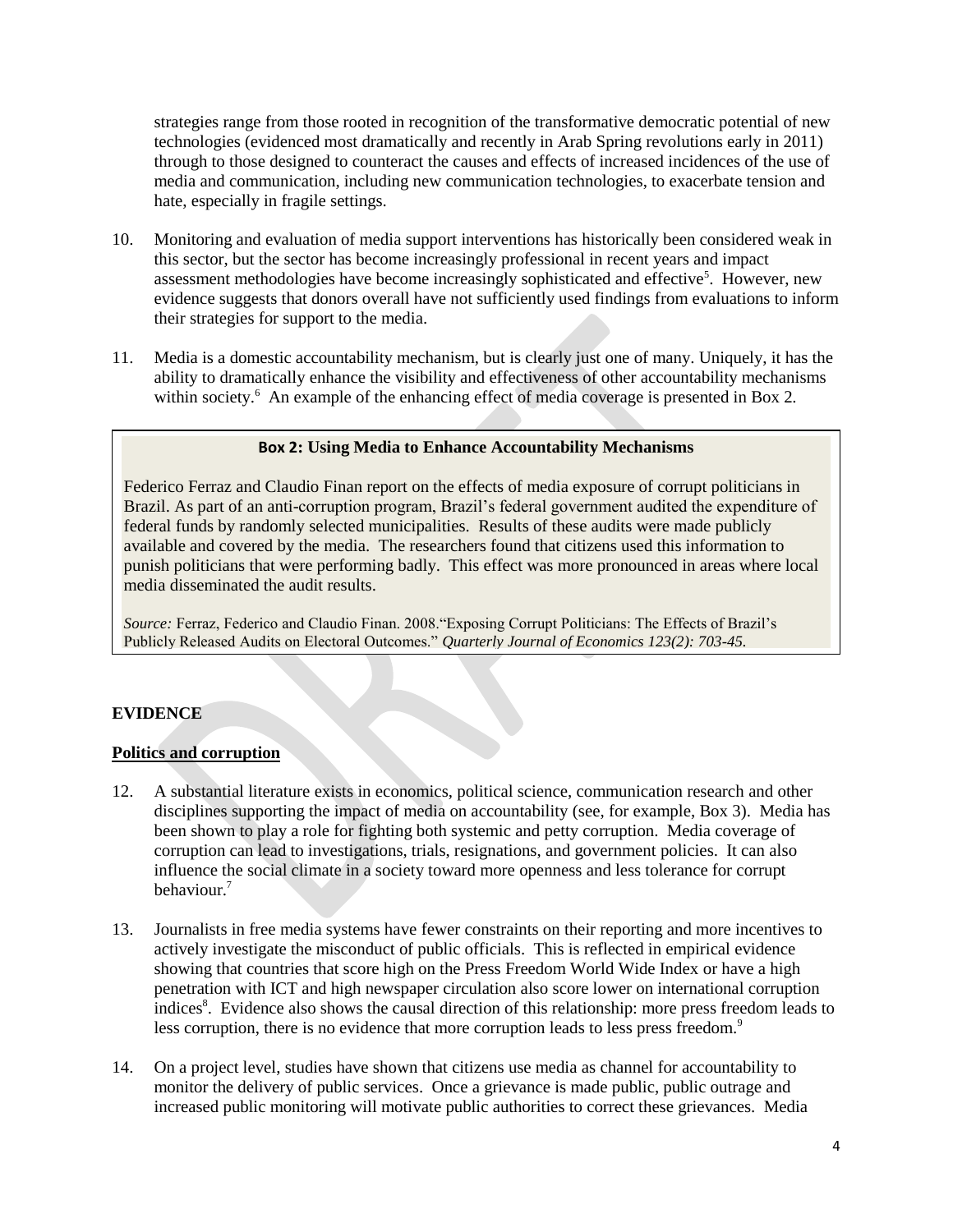coverage has been shown to level prices for school lunches<sup>10</sup>, increase the portion of public funding that actually reached the intended programs<sup>11</sup>, and curb corruption in public sectors<sup>12</sup>. By using adequate statistical controls, these studies were able to ascertain that media was indeed the main factor contributing to improved domestic accountability.

#### **Box 3: The power of media as measured by the corrupt**

"Which of the democratic checks and balances – opposition parties, the judiciary, a free press – is the most forceful? Peru has the full set of democratic institutions. In the 1990s, the secret-police chief Montesinos systematically undermined them all with bribes. We quantify the checks using the bribe prices. Montesinos paid television-channel owners about 100 times what he paid judges and politicians. One single television channel's bribe was five times larger than the total of the opposition politicians' bribes. By revealed preference, the strongest check on the government's power was the news media."

*Jonathan McMillan and Pablo Zoido, "How to subvert democracy: Montesinos in Peru", Journal of Economic Perspectives, Fall 2004*

#### **Service delivery**

- 15. Most governance actors acknowledge that citizens need information about public services if they are to hold government accountable for their provision. Access to information movements, budget monitoring initiatives and aid transparency efforts are just some initiatives that have focused on enhancing accountability by ensuring that citizens have better access to information on the services or initiatives that are designed to benefit them.
- 16. Politicians have been shown to be more responsive to citizen needs if citizens have access to information on political decisions. This effect is particularly strong in clearly defined media markets, where elected officials tend to act more in the interest of their constituents, attend more committee hearings, and cast their vote less frequently according to their party's agenda<sup>13</sup>.
- 17. Media improve domestic accountability by putting issues that directly concern the interests of citizens and public institutions on both public and political agendas. The watchdog role of the media is increasingly also exercised by other sectors in society (civil society, citizens through enhanced access to information). The effectiveness of media as an accountability mechanism relies substantially on its capacity to take accountability relationships to scale and translate localised issues into large scale and often national public discourse. This forces governments to take note of and respond to these interests. The relationship between a free media and government responsiveness has been demonstrated with regard to public spending on education and health $14$ , prevention of famine and public food distribution<sup>15</sup> and relief spending<sup>16</sup>.

#### **Political participation**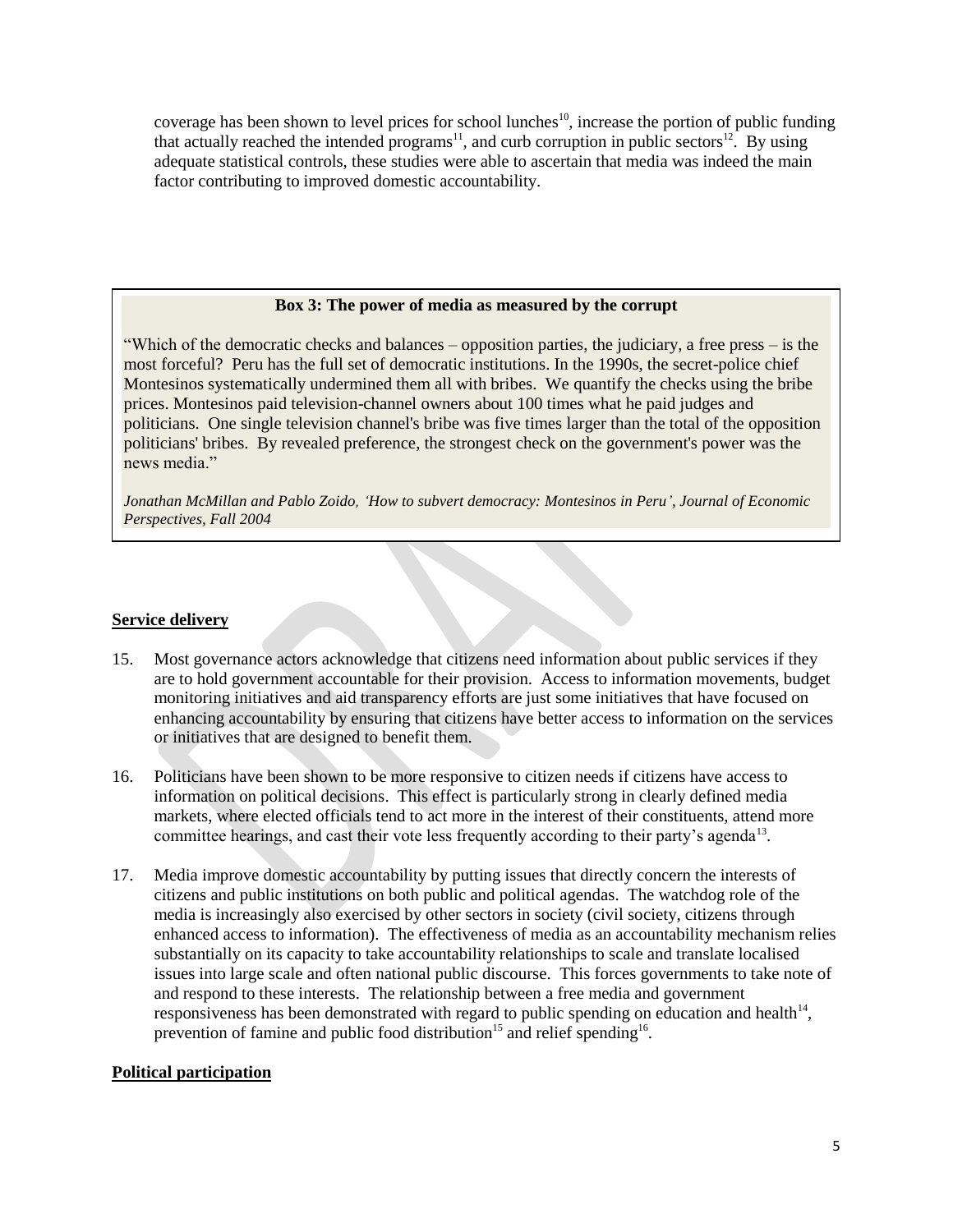- 18. The relationship between politics, media and interpersonal communication is complex and has been substantially researched over several decades. Early evidence indicated a particularly significant role for radio in providing a critical platform for political debate and informing the electorate as well as having an impact on government resource allocation and responsiveness.
- 19. More recently, there has been substantial research conducted on the impact of media on political participation in developing economies. Findings are consistent with earlier studies: in a wide variety of contexts, media has a key role to play in informing individuals; providing an inclusive and critical platform for public dialogue and debate; stimulating interpersonal communication and ultimately, policy-making that benefits a greater number of people.<sup>17</sup> Research has also shown that the larger the share of uninformed voters in the electorate, the higher the likelihood that politicians will manipulate policies to increase their chances to get re-elected, even of those policies are not in the public's interest in the long term<sup>18</sup>.
- 20. There is a particularly strong body of evidence that considers the role of the media in elections. Evidence from both developed and less developed countries has shown that people exposed to and engaging with high quality media that cover political issues are better informed, more civically engaged and more likely to vote.<sup>19</sup>

# **IS STRATEGY KEEPING PACE WITH FUNDING?**

- 21. Support to media appears to be increasingly seen as an investment worth making by democratic governance actors. While the US continues to expend most resources in this area within the DAC, non-US actors also appear to be increasing their support to the sector. The US Department of State and US Agency for International Development (USAid) have spent more than half a billion dollars on media development in the past five years. Their combined budgets for 2010 saw \$140.7 million allocated to media support, representing a 36% increase over 2009 spending and an even more dramatic rise from the 68.9 million spent five years earlier.<sup>20</sup> This does not include the greater amounts of funding dedicated to using communication to advance development objectives (e.g., around health care).
- 22. Figures for expenditure on media support outside of the US are available, though comparative figures are not available for 2010. OECD reporting from 2005 through to 2007, however, indicated an increase in donor assistance to the media sector – up from \$USD 47.9 million to \$USD 81.7 million over two years $^{21}$ . While consolidated figures are not available, EU mechanisms also provide considerable financial support to media. Some draft estimates, taken from a forthcoming report commissioned by the National Endowment for Democracy Center for International Media Assistance report can be found in Figure  $1^{22}$ .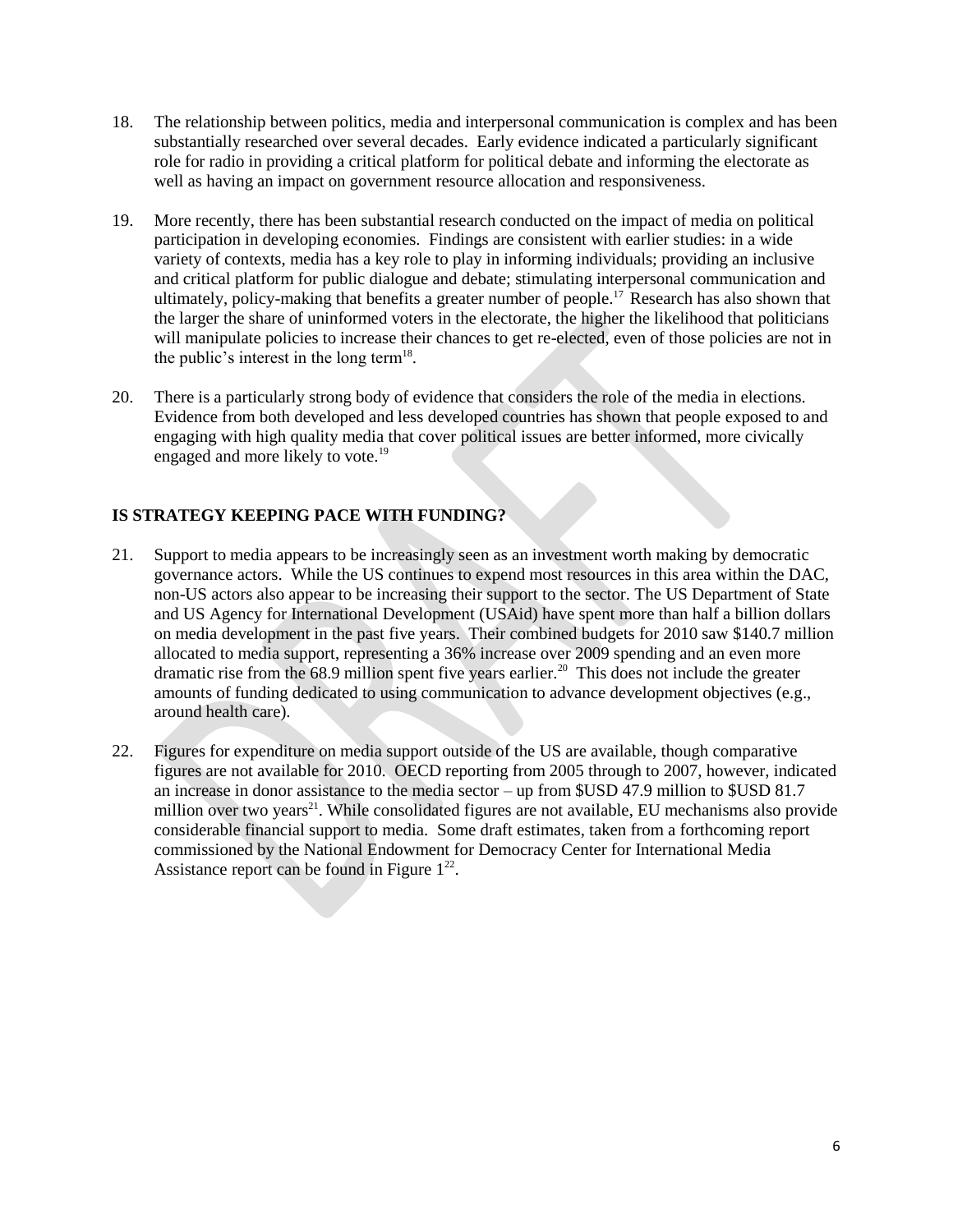



- 23. Despite this substantial level of investment, there are few institutional focal points within key donor organisations attempting to make sense of media"s role in development, let alone as an accountability mechanism. The lack of a clear institutional home within the development or governance system may undermine efforts to better understand, measure, and strengthen the role of media as a domestic accountability mechanism.
- 24. The importance of media as a governance issue is differently recognised among governance actors, prioritisation of support to it varies greatly and the objectives of what that support is designed to achieve also tend to diverge. As a consequence, there is a lack of a clearly agreed strategic framework within which media support can be easily positioned. UNESCO has sought to develop a set of media development indicators<sup>23</sup> designed to address this issue, but it is unclear how widely these have been adopted by democratic governance actors.
- 25. Media assistance is often initiated by international donors without close cooperation with the relevant stakeholders in developing countries. However, development experience shows that development effectiveness depends on domestic ownership. At this point, donors often fail to engage in coalition-building with national government and relevant non-governmental actors to support media development.
- 26. A principal conclusion of a meeting held at Wilton Park prior to this GOVNET was that, while spending on media appears to be increasing across the democratic governance community, and while media's importance in shaping democratic governance outcomes is increasingly acknowledged, strategic thinking, learning systems and lack of agency capacity substantially inhibit the effectiveness of support in this area. Recommendations and principles from the Wilton Park meeting can be found below.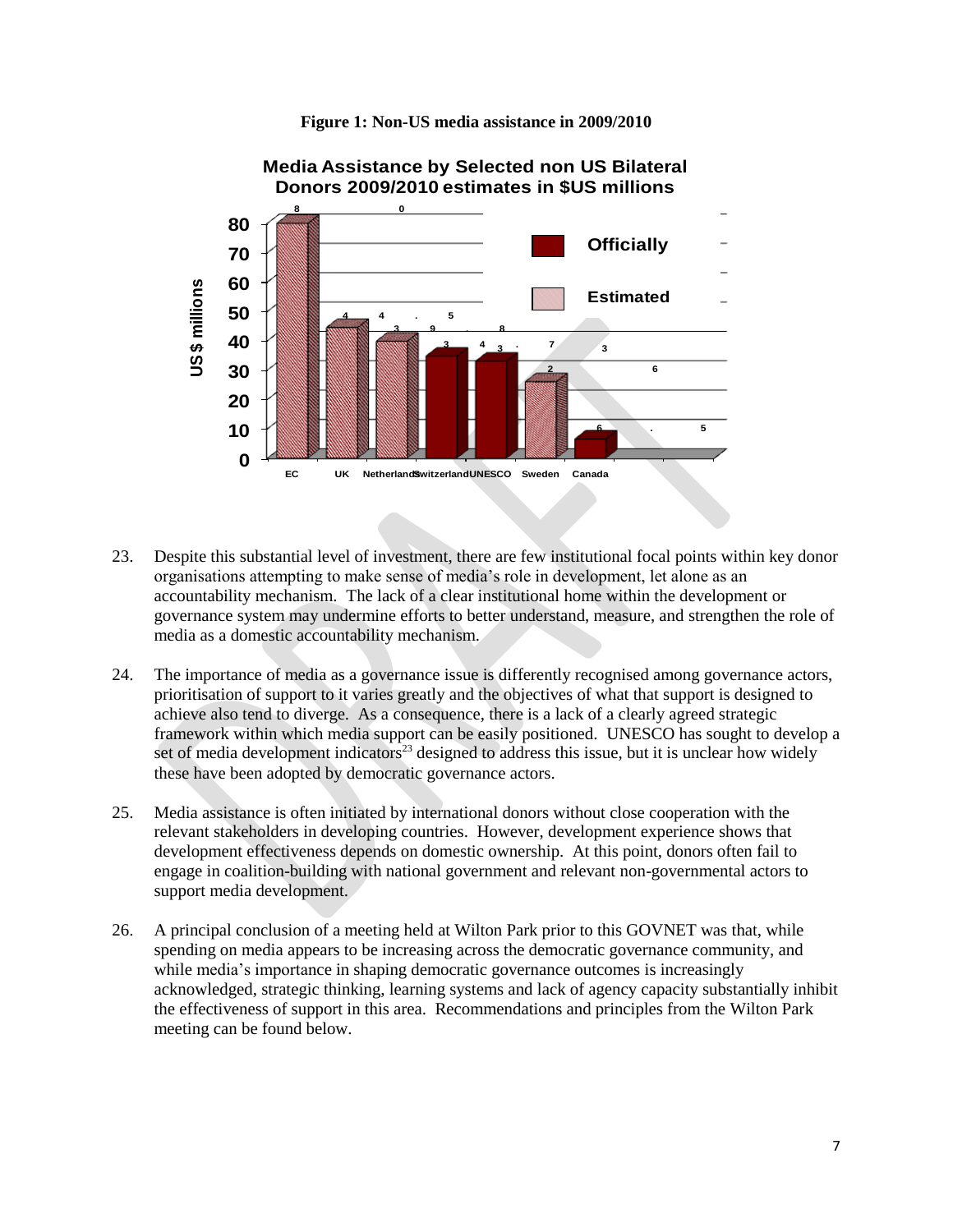## **CONCLUSIONS AND PRINCIPLES FROM WILTON PARK MEETING ON MEDIA, SOCIAL MEDIA AND DEMOCRATIC GOVERNANCE**

- 27. In preparation for the OECD DAC GOVNET meeting on media and domestic accountability, a Wilton Park conference on *Media, Social Media and Democratic Governance* was held in May 2011. Its conclusions and recommendations were as follows:
- 28. A series of assertions can be made about the growing importance of media and social media in shaping democratic and governance outcomes. Democratic governance systems the world over are being rebalanced in favour of the citizen and that rebalancing is being substantially – often principally – driven by changes in access to information and communication. Recent events in the Middle East have illustrated the scale and rapidity of this rebalancing, but the democratic impacts of enhanced access to independent media and to communication technologies are apparent in many settings, including in some of the poorest and most fragile countries. These changes have profound implications for accountability, state citizen relationships, democratic vitality and sustainability, national identities, conflict and stability. More fundamentally, a development paradigm that has been largely preoccupied in recent years with building the capacity of the state to provide services for citizens is being challenged by political increasingly shaped by information empowered citizens. These changes are not well captured or reflected in current governance analysis, research or strategies. They have implications for media, social media and those who work with them; for civil society, and for donors supporting democratic governance strategies.

#### **Implications for media and social media support organisations**

- 29. *Domestic accountability implications for media, social media support strategies:* Media and social media are part of a growing, increasingly complex set of accountability relationships and movements. The role of media as a fourth estate is being increasingly complemented by civil society actors, access to information social movements and other citizen based or development driven accountability efforts. Intelligent and appropriate strategic linkages need to be developed across these accountability actors to include the media. Media and social media dynamics have much to offer but need to be better integrated into open development, open government and other open data based accountability movements.
- 30. *Regulation in the context of democratic governance*: In particular, regulatory and legal information systems need to be more holistically developed in the context of democratic governance. Such systems need to intelligently encompass access to information, freedom of expression, freedom of association and other shared concerns in ways that are capable of being relevant to the full range of media and communication drivers, ranging from mobile telephony and social media to different forms of traditional media (community, commercial, public service, international). There is also an acknowledgement that media and social media can be used to control, foster tension and incite hate and that countering hate media, particularly within the context of state fragility, needs to be an increasing priority.
- 31. Market forces provide strong incentives for media to play a strong domestic accountability role, but market failure is also substantial and arguably growing, particularly in relation to the accountability needs of people living in poverty. Donors have a continuing and important role to play where such market failure exists.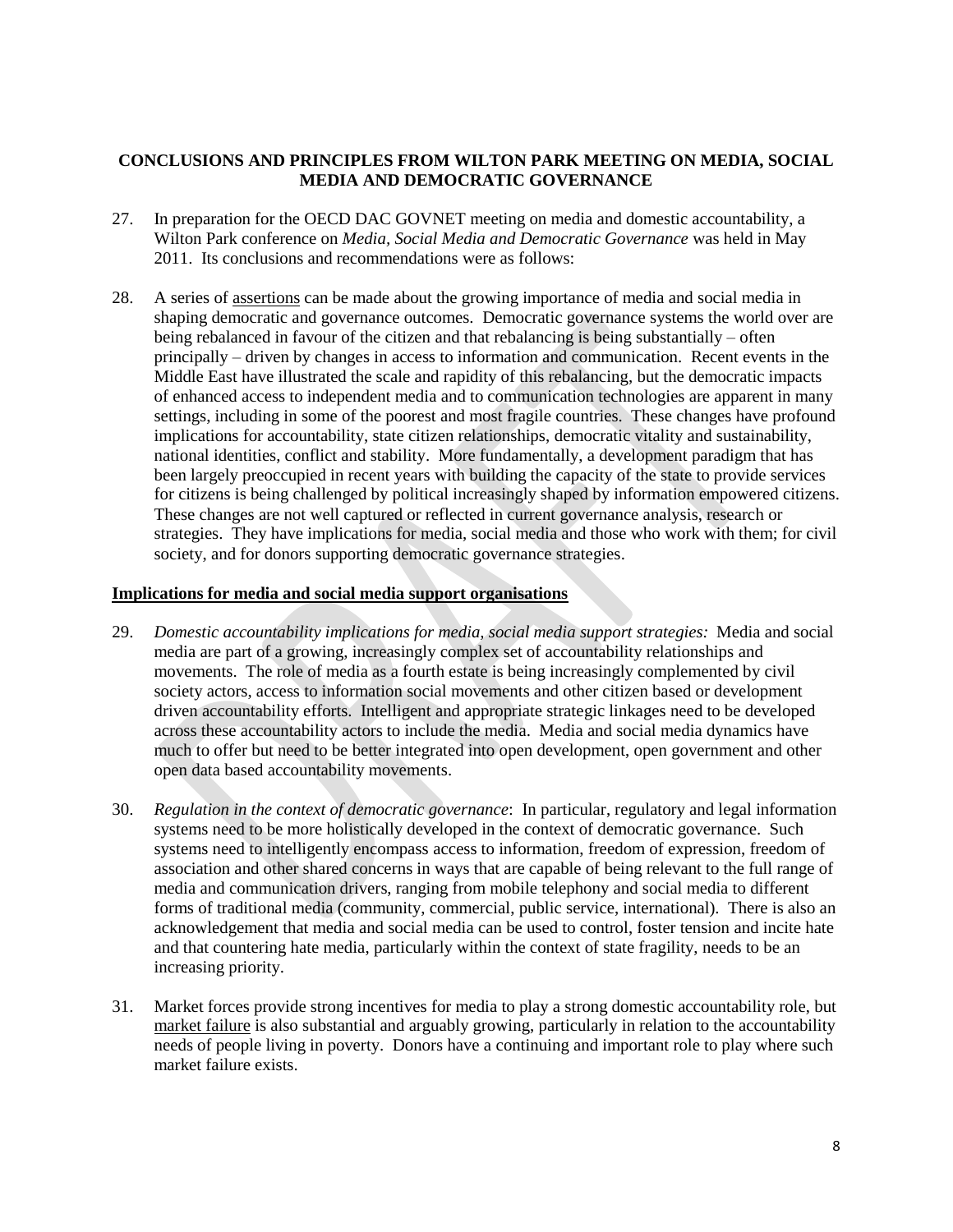- 32. Media support is an increasingly professional and clearly identifiable sector. There is no clear corresponding sectoral response within donor and governance agencies.
- 33. Different donors have different objectives for supporting media. Some donors are focused on supporting media as a sector and measure success by the political independence, financial sustainability and professionalism of media actors. Others focus on more specific governance outcomes such as enhancing accountability (citizen engagement, mitigating conflict, enhancing accountability). Media support organisations need to recognise this and donors need to be clearer about what expectations they have of support to media. Greater dialogue and learning is required between different donors in this area.

#### **Implications for Civil Society and Accountability Movements**

34. Media is not just a tool to be used or an ally to be recruited – it remains a powerful accountability force in its own right. Its effectiveness is substantially rooted in the power of public discourse at scale, the capacity to place accountability relationships and issues on public platforms in ways that engage the attention of often millions of citizens. There is insufficient strategic linkage between media, social media and other accountability movements.

#### **Implications for donors**

- 35. Increasing funding for media support is not the principal concern of those focused on support to media, however much that may be needed. It is instead enhancing the strategic coherence and impact of support that is already being provided. Given the lack of capacity within and across the donor and development community, the most critical issue is achieving greater clarity of strategy, institutional learning systems, capacity to connect different areas where information and communication are shaping democratic governance outcomes.
- 36. A diversity of governance and donor approaches needs to be acknowledged, some of which focus specifically on supporting media as a policy objective in its own right as part of supporting democratic and political freedom, and some integrating media and social media issues into broader governance frameworks focused on achieving governance outcomes (e.g. improved service delivery). These objectives are complementary but could usefully be articulated more clearly by donors.

#### **PRINCIPLES**

- 37. Redesign regulatory and legal structures bringing together traditional media freedom and freedom of information with new social movement concerns of access to information, open government, open development, budget monitoring, aid transparency initiatives.
- 38. Media needs to be better linked and integrated into overarching accountability measures, but not only as an outreach tool. Social media and media unleash the power of public discourse and of public space.
- 39. Clarify and articulate how media support is being mainstreamed into democratic governance strategies, including risk analyses, governance assessments, drivers of change studies, poverty analysis.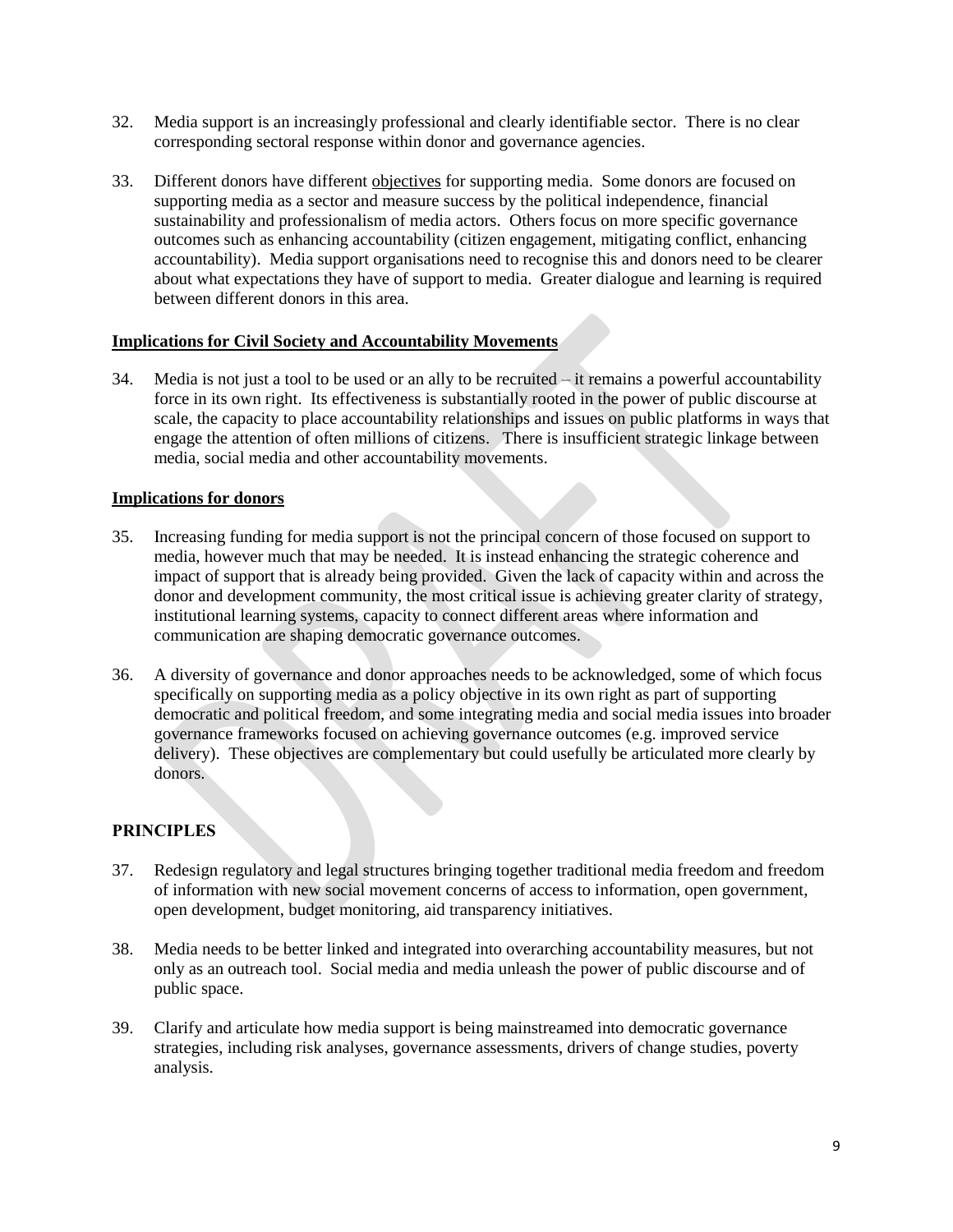- 40. Root strategies in the realities of people"s lives. The degree to which people access, use and trust information, and how they communicate, is increasingly shaping social, economic and political outcomes. Better understanding of people"s information and communication realities and how agencies can best respond and meet them is needed. This means ensuring that interventions are appropriate to country context. They need to be developed based on a thorough understanding of the context – i.e., through political economy analysis and other assessment tools.
- 41. Do no harm. Investment in media is critical, but investment in media without understanding what works and what does not work can cause harm.
- 42. Be cautious in instrumentalising the media, and especially in supporting strategies that potentially undermine independence. In particular, the practice of buying up air time by agencies or those they fund needs to be treated with caution.
- 43. Work with the market (creating conditions for independent, sustainable, professional media) but also identify and help address major problems caused by market failure.
- 44. Coherence is a problem that needs to be solved, especially at country level. Better systems need to be developed for who is doing what with what purpose and with what effect.
- 45. As with most development strategies, long term engagement is key to achieving lasting impact, but this needs to be matched with the capacity to understand and react to very fast moving information and communication environments.
- 46. Learn about and harness new technologies. Internet and mobile-focused support is not appropriate in all contexts. Needs analyses must properly assess media and communications environments to determine the most appropriate media platforms for supporting accountability. Where interventions do focus on new technologies, research should be incorporated to build a body of policy-relevant evidence to guide subsequent support.

#### **NOTES**

 $\overline{\phantom{a}}$ 

<sup>1</sup> See BBC World Service Trust. 2009. *Governance and the Media: A survey of policy opinion* [\(http://www.bbc.co.uk/worldservice/trust/pdf/governance\\_media\\_survey\\_April09.pdf\)](http://www.bbc.co.uk/worldservice/trust/pdf/governance_media_survey_April09.pdf). Interviews with a range of governance professionals revealed widespread acknowledgement "*that media is not yet receiving sufficient attention from the development community, despite a growing perception of its growing importance as an issue. There is an "engagement gap" between the value assigned to its role by policymakers and the practical provision made for it in development planning, thinking and spending."*

 $2$  Only the US, Sweden and Norway have staff specifically focused on media support as part of democratic governance among OECD DAC bilateral agencies.

 $3$  It is notable that the most recent and perhaps most useful published analysis of European spending on support to media was commissioned from the National Endowment for Democracy in the United States.

<sup>4</sup> For one of the few comprehensive and systematic overviews over relevant research and evidence see: Pippa Norris. 2010. *Public Sentinel: News Media and Governance Reform*. Washington DC: World Bank Group.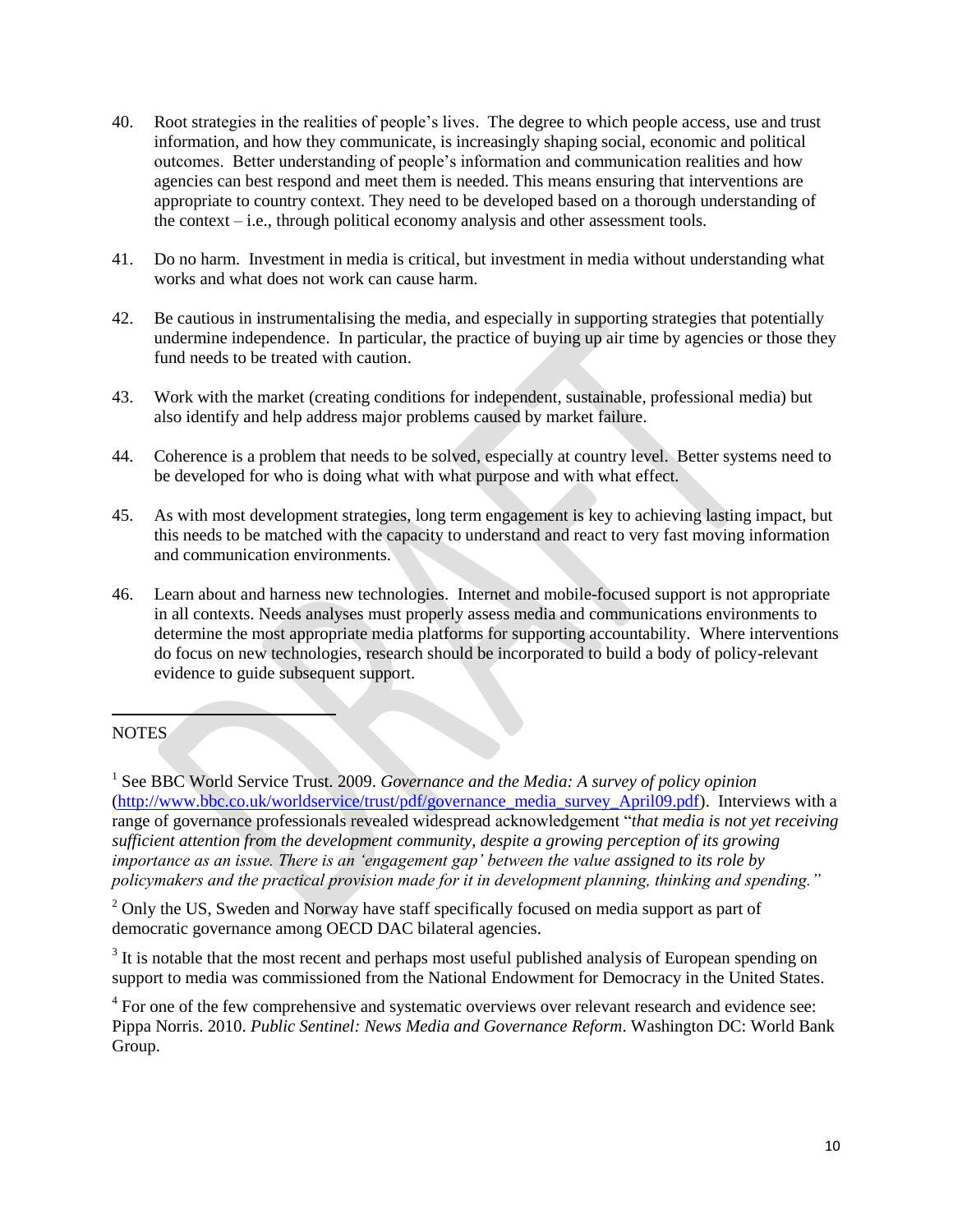$\overline{\phantom{a}}$ <sup>5</sup> National Endowment for Democracy Center for International Media Assistance. 2010. *Good but How Good? Monitoring and Evaluation of Media Assistance Projects* [\(http://cima.ned.org/sites/default/files/CIMA-Monitoring\\_and\\_Evaluation-Report.pdf\)](http://cima.ned.org/sites/default/files/CIMA-Monitoring_and_Evaluation-Report.pdf).

<sup>6</sup> According to the World Bank Social Accountability Sourcebook, "a common element of almost all successful social accountability initiatives is the strategic use of and support to both traditional and modern forms of media." (*World Bank: Social Accountability Sourcebook*, chapter 2, p. 21) [\(http://www.worldbank.org/socialaccountability\\_sourcebook/PrintVersions/Conceptual%2006.22.07.pdf\)](http://www.worldbank.org/socialaccountability_sourcebook/PrintVersions/Conceptual%2006.22.07.pdf)

 $<sup>7</sup>$  There are numerous examples of evidence of impact from projects supported by media assistance</sup> organisations. Evidence in this paper is drawn from the broader research literature rather than the voluminous organisational reports. A main source for evidence is Pippa Norris. 2010. *Public Sentinel: News Media and Governance Reform*. Washington DC: World Bank Group.

<sup>8</sup> Rick Stapenhurst. 2000. *The Media"s Role in Curbing Corruption.* Washington, DC: World Bank Institute [\(http://www.worldbank.org/wbi/governance/pdf/media.pdf\)](http://www.worldbank.org/wbi/governance/pdf/media.pdf); Aymo Brunetti and Beatrice Weder. 2003. "A Free Press Is Bad News for Corruption." *Journal of Public Economics* 87 (7–8): 1801–24. Sanghamitra Bandyopadhyay. 2006. "Knowledge-Driven Economic Development." Department of Economics Discussion Paper Series 267, University of Oxford [\(http://www.economics.ox.ac.uk/Research/wp/pdf/paper267.pdf\)](http://www.economics.ox.ac.uk/Research/wp/pdf/paper267.pdf).

<sup>9</sup> Rudiger Ahrend. 2002. "Press Freedom, Human Capital and Corruption". DELTA Working Paper No. 2002-11 (http://ssrn.com/abstract=620102) (p. 17).

<sup>10</sup> World Bank. 2002. *World Development Report*. Washington, DC: World Bank.

<sup>11</sup> Ritva Reinikka and Jakob Svensson. 2005. "Fighting Corruption to Improve Schooling: Evidence from a Newspaper Campaign in Uganda." *Journal of the European Economic Association* 3(2–3): 259–67.

<sup>12</sup> Nathalie Franken, Bart Minten, and Johan Swinnen. 2005. "The Impact of Media and Monitoring on Corruption in Decentralized Public Programs: Evidence from Madagascar." LICOS Centre for Institutions and Economic Performance Discussion Paper 155/2005, Katholieke Universiteit, Leuven, Belgium [\(http://www.econ.kuleuven.be/licos/DP/DP2005/DP155.pdf\)](http://www.econ.kuleuven.be/licos/DP/DP2005/DP155.pdf).

<sup>13</sup> James M. Snyder Jr. and David Strömberg. 2008. "Press Coverage and Political Accountability". NBER Working Paper No. W13878 [\(http://ssrn.com/abstract=1106604\)](http://ssrn.com/abstract=1106604).

<sup>14</sup> Maria Petrova. 2008. "Political Economy of Media Capture." In *Information and Public Choice. From Media Markets to Policy Making,* ed. Roumeen Islam. Washington, DC: World Bank.

<sup>15</sup> Amartya Sen. 1981. *Poverty and Famines.* Oxford: Oxford University Press; Timothy Besley and Robin Burgess. 2002. "The Political Economy of Government Responsiveness: Theory and Evidence from India." *Quarterly Journal of Economics* 117(4): 1415–51.

<sup>16</sup> Timothy Besley and Robin Burgess. 2002. "The Political Economy of Government Responsiveness: Theory and Evidence from India." *Quarterly Journal of Economics* 117(4): 1415–51.

<sup>17</sup> James M. Snyder, Jr and David Strömberg. 2004. "Media Markets' Impact on Politics." Working Paper [\(http://americandemocracy.nd.edu/speaker\\_series/files/SnyderPaper.pdf\)](http://americandemocracy.nd.edu/speaker_series/files/SnyderPaper.pdf). Peter T. Leeson. 2008. "Media Freedom, Political Knowledge, and Participation." *Journal of Economic Perspectives,* 22(2): 155–69. Alessandro Olper and Johan F. M. Swinnen. 2009. "Mass Media and Public Policy: Global Evidence from Agricultural Policies." Paper prepared for presentation at the *International Association of Agricultural Economists Conference,* Beijing, China, August 16-22, 2009 [\(http://ageconsearch.umn.edu/bitstream/51694/2/Olper-Swinnen%20IAAE%2009\\_2.pdf\)](http://ageconsearch.umn.edu/bitstream/51694/2/Olper-Swinnen%20IAAE%2009_2.pdf).

<sup>18</sup> Shi, M. and Svensson, J., 2002, "Conditional Political Budget Cycles," CEPR Discussion Paper No. 3352.